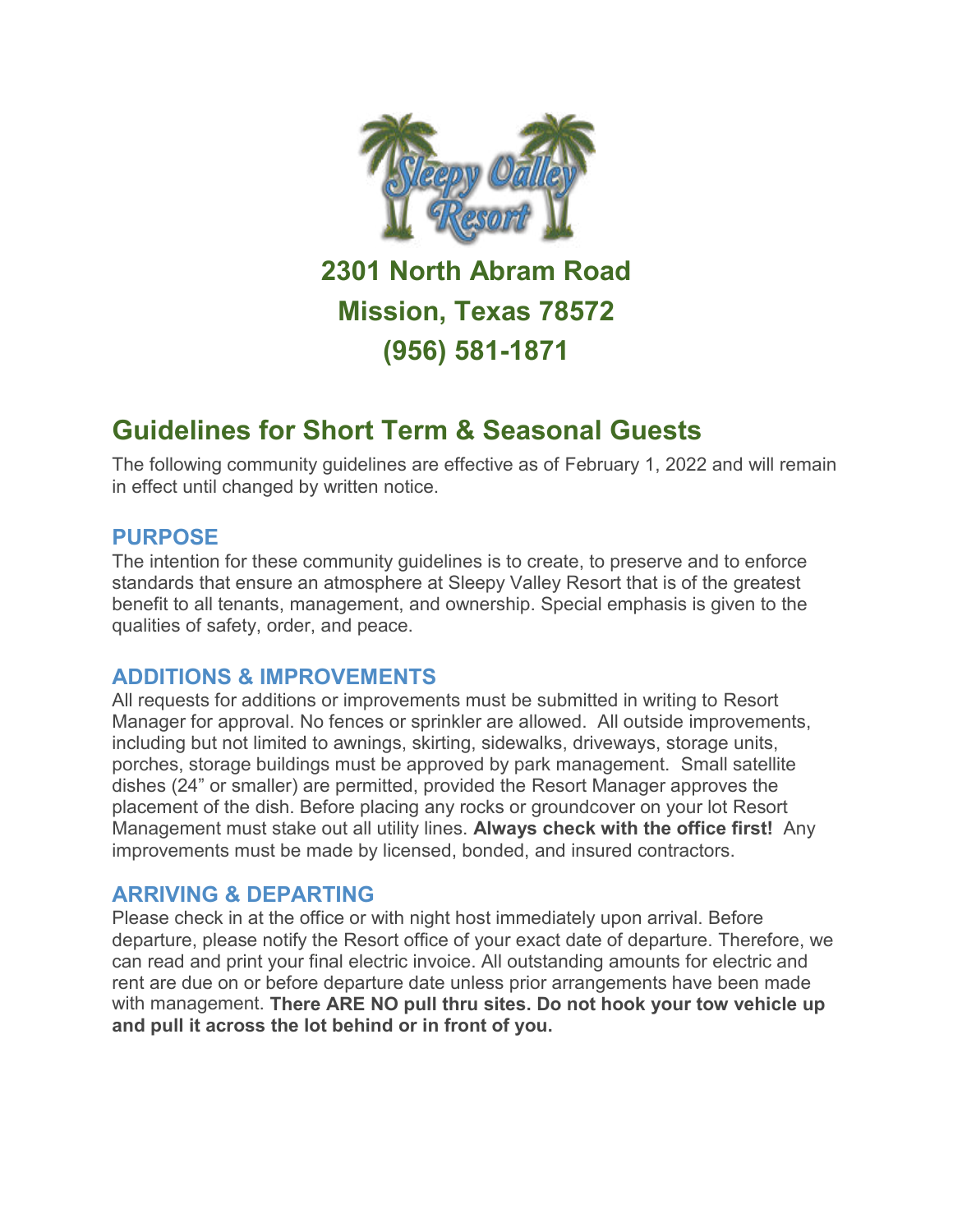#### **CANCELLATIONS**

**All cancellations will be assessed a \$100.00 administrative fee.** If a cancellation is received in writing on or before September 1st 100% of the deposit minus administrative fee will be returned to you by check from our main office within 45 days of notice. After September 1st deposit is non-refundable, except in case of immediate family death.

#### **CONTRACTORS**

All contractors and/or workers must report to the Resort office prior to performing any work in the Resort. All contractors and/or workers must be licensed and must have proof of liability insurance or sign a waiver of liability prior to performing any work at Resort.

## **EMERGENCIES**

For emergencies call 911 immediately and then call management at (956) 581-1871.

## **FACILITY USAGE**

All Facilities, including Club House, Pool Hall, Pool, Laundry Room, Shuffleboard are for the use of Resort's residents and their guests. *Sleepy Valley Resort, its owners, managers, agents, and representatives will not be responsible for any accidents, loss or theft while using common facilities. Resort residents and their guests use all common facilities at their OWN RISK.* One adult resident must accompany all visiting children (under the age of 16) in these areas. Children will not be allowed to play pool under any circumstances without adult supervision. All residents are responsible for the conduct of their guests and will be required to pay for any damages caused by them. No alcoholic beverages are allowed at, in or around any common facilities unless prearranged by management. **Name tags are to be always worn for identification; these are available for purchase in the office.** 

## **COPY SERVICE**

Copy service may be provided at the Resort Office. Charges are as follows: Black and white copies are \$0.25 per page.

## **GARBAGE AND TRASH REMOVAL**

The removal of household trash is the responsibility of the resident. Dumpsters are provided. The removal of all discarded appliances, furniture, lumber, paint, motor oil, or other non-household trash is the **responsibility of each resident and may not be stored outside resident's unit or deposited in or near the dumpster area**. If not removed after reasonable notification, management reserves the right to remove such items and charge the resident for the work performed.

The Resort will pick up any tree trimmings during the season. Please bag your yard trimmings neatly and leave bags at the front of your lot.

Please notify office if any non-resident is using our dumpsters.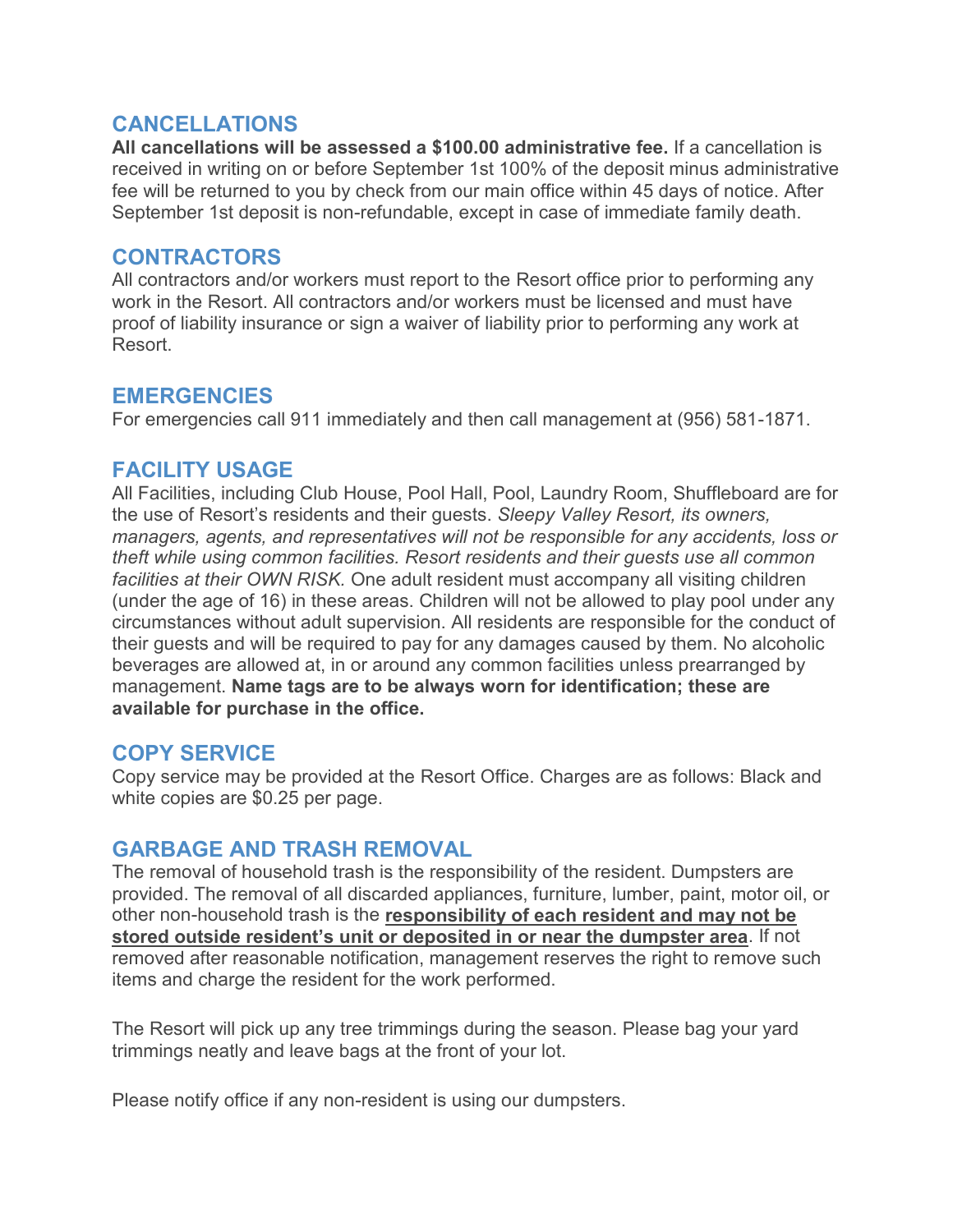# **GOLF CARTS OR PERSONAL VEHICLES**

Golf carts or other vehicles may be driven only on streets and may be parked only on your own parking pad. No driving or parking on grass or other parking pads is permitted. Please observe the **10 MPH** speed limit. Please do not cut through your neighbor's lot. **No one under 16 allowed to drive golf cart, these are county roads and each driver must have a valid drivers license.**

## **INTERNET**

*Free internet service* is available in the Activity Hall. Please share this free service and the computer stations with your fellow residents. This service is paid for by Sleepy Valley Resort and its continuance cannot be guaranteed. We have taken all steps to provide the best Wi-Fi signal possible. Any outage is the responsibility of the provider and Sleepy Valley Resort does not make any promises that signal is always available.

# **LAUNDRY**

Laundry facility is provided. The laundry room is open 24 hours a day. For quarters, please use the change machine in the laundry room. Please turn out lights and close the doors if you are the last to leave.

# **LOT ASSIGNMENT**

Management reserves the right to reassign lots. Lots rented by the day, week or month may be reassigned if someone desires to rent the lot on a yearly basis. Without a deposit on a lot, reservation may be cancelled or changed by management.

## **MAIL**

The Resort provides individual mailboxes in the mail building near Social Hall for mail delivered by the US Post Office. Mailbox keys can be obtained at the Resort office for a \$5.00 deposit. Sleepy Valley Resort is not responsible for any lost or misplaced mail. **Lot/site numbers must be included on your mailing address for proper delivery of your mail by the US Post Office.** When leaving the Resort for an extended period, residents must provide the Post Office with a change of address card for forwarding mail or instructions to hold mail. No mail forwarded from Resort unless 100 mailing labels left with office prior to departure.

All packages delivered by the US Post Office will be delivered by park staff or stored at the Resort Office for 10 days. Residents may pick up their package between 9AM and 4PM Monday-Friday. All packages not picked up after 10 days will be returned to sender by the US Post Office.

## **OCCUPANCY**

Only two people per RV unit are allowed. Management must be notified if guests will remain overnight. Daily fee of \$2.00 will be charged for each guest remaining overnight. Maximum visitor's stay is 14 days in a one-year period, unless pre-approved by management.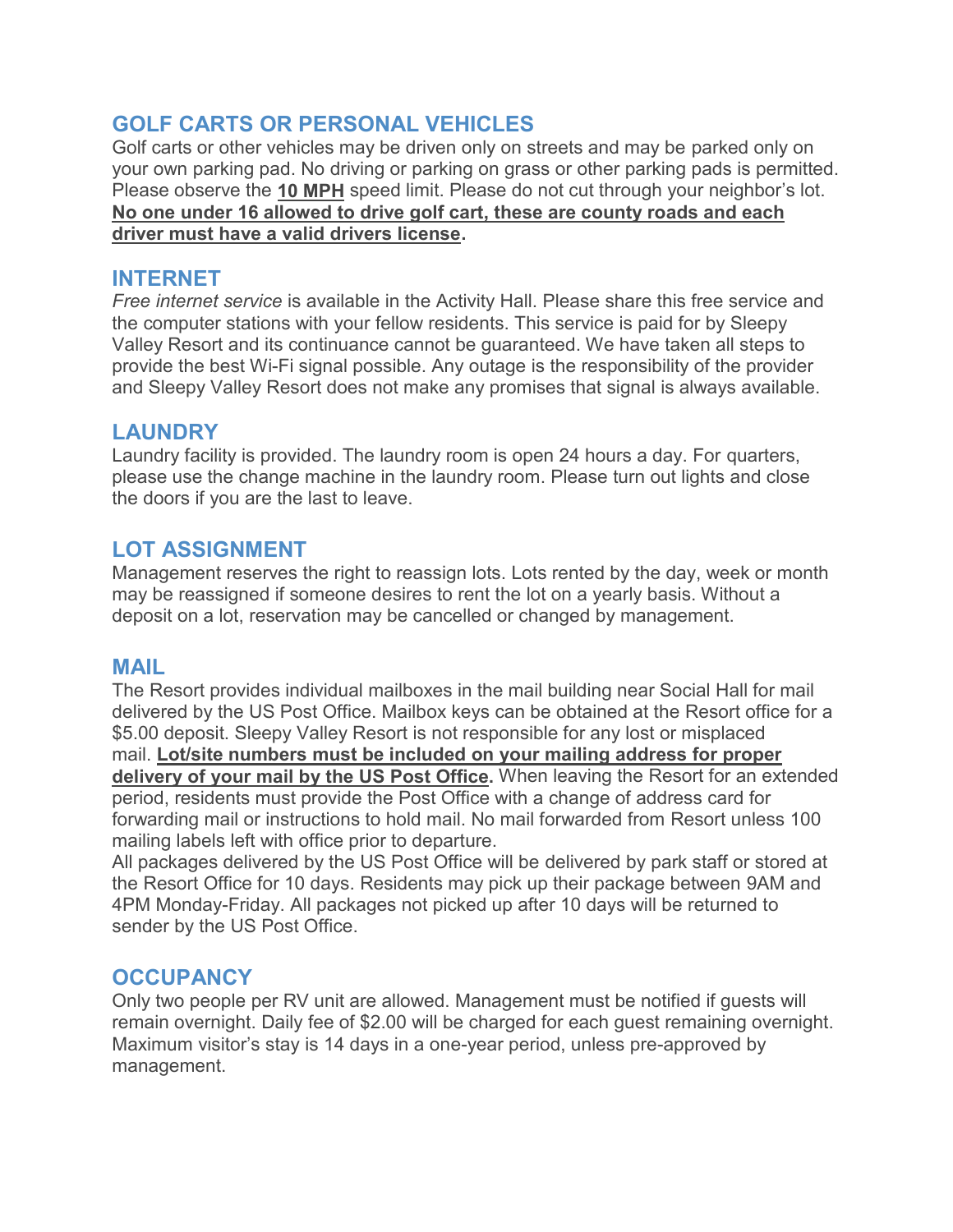## **OFFICE HOURS**

Monday-Friday 8:00AM to 4:00PM. Office phone is (956) 581-1871 and will be forwarded to a cell phone for emergencies after hours.

## **RESORT CONDUCT**

Loud parties, excessive drinking, offensive language, or other unacceptable behavior by any resident or their guest(s) will not be tolerated. Residents are also required to keep pets under control, on a leash and quiet.

## **RESORT MEETINGS**

**All Resort Meetings are for residents of Sleepy Valley Resort ONLY.** 

#### **PARKING RESTRICTIONS**

Parking of vehicles, boats, trailers, golf carts, etc. on the grass or on neighbor's pads is not permitted. Parking on driveways and under carports is limited to the resident's vehicle. **Any vehicle violating this rule will be towed at the owner's expense.** Two vehicles are allowed for each registered lot/site, which must be parked in front of or beside resident's home or RV. Additional vehicles must be parked or stored outside the Resort. Only one vehicle may be left over the summer.

## **PETS**

Pets are welcome in the Resort and must be always on a leash no longer than 6 feet. No pets may be left unattended either leashed or penned outdoors. Barking dogs will not be tolerated by your neighbors or the Resort. Please walk your pet in the designated dog Resort and *not on other people's lots. Be a responsible pet owner and clean up after your pet.* No aggressive breed dogs of any weight are allowed in the Resort. Pets are not allowed in any of the Resort buildings.

## **QUIET HOURS**

Quiet hours are 10PM to 8AM.

#### **RECREATIONAL BUILDINGS**

The Club House and the Pool Hall are provided for Resort residents' and registered guests' use and enjoyment during the season. The kitchen facility and equipment are for organized Resort activity use only. Personal use of refrigerator, freezer, stove, or sink is not allowed. The Club House is available from 6am to 10 pm. Scheduled activities are provided from October 31<sup>st</sup> to April 1<sup>st</sup>. *Please wear shirt and shoes in all buildings.* All bicycles and mopeds are to be in designated parking areas.

#### **REGISTRATION CARDS**

The office will keep a list of family members and friends, to contact in case of emergency, if provided by the resident. This list should include names, addresses, phone numbers and email addresses. It will be the resident's responsibility to see that this list is updated as needed.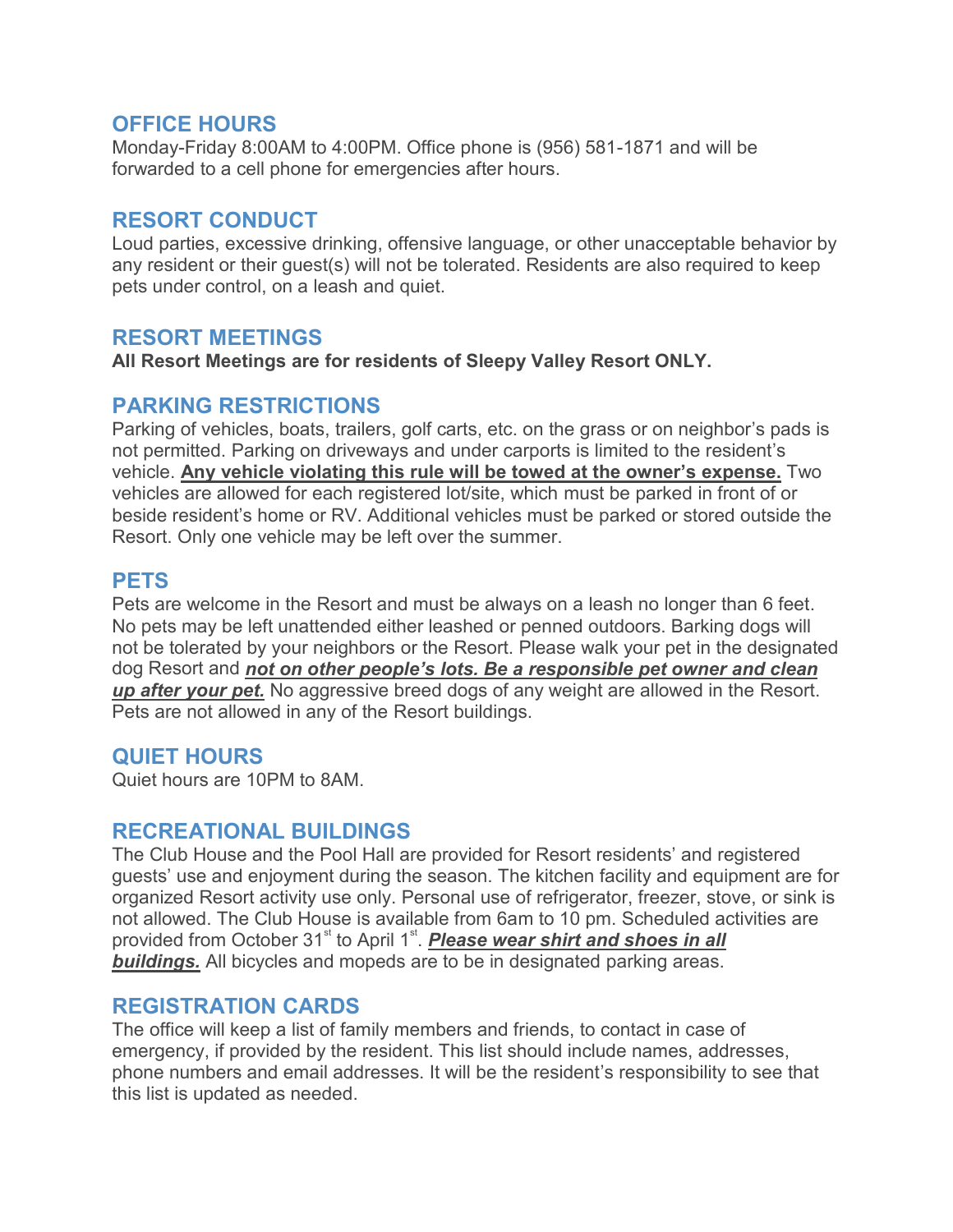#### **RENT PAYMENTS**

All rent payments are due on or before arrival. Any past due rent will result in a late charge of \$35.00 and an additional \$35.00 per month until paid in full. Returned checks will be assessed a \$50.00 returned check fee.

Rental Schedule will determine the rental rates, deposits, and fees to be paid. All rents are payable, in full, in advance. Failure to pay any charge may constitute a lien on the RV or Park Model as prescribed by the laws of the State of Texas.

#### **SMOKING POLICY**

All Resort Buildings, pool area, shuffleboard courts and Palapa are **SMOKE FREE**. Please use receptacle for cigarette butts. Do not throw on the ground.

#### **SOLICITING**

No peddling or soliciting will be allowed on the premises.

#### **SPEED LIMIT IS 10 MPH**

This is strictly enforced. Please drive carefully.

#### **STORAGE**

Please contact Resort Office if you want to store an RV or car on a vacant lot. Annual residents pay a \$50.00 fee per month for all trailers, motor homes, and cars to be stored on an unoccupied lot. Seasonal residents pay a \$50.00 per month fee. Non-residents pay a \$75 per month fee. Management reserves the right to reassign storage lots at any time and will give owner a 24-hour notice to move the stored unit.

#### **SWIMMING POOL**

Sleepy Valley Resort swimming pool is for Resort residents only. *All guests must be accompanied by a Resort resident at all times*. For safety reasons no guests under the age of 18 is allowed in the spa. **Texas Law requires that everyone take a shower before entering pool or spa.** PLEASE do not use lotions or oils as they clog and stain the pool, spa, and filtering systems. **Appropriate swimwear is required at all times**. Residents, family, and guests are to comply with the rules posted at the pool. No lifeguard is on duty at any time and using the pool is at your own risk. No glass containers are allowed in or around pool.

#### **TELEPHONE**

The Resort Office phone may not be used for personal phone calls. All emergency phone calls received by the office will be delivered immediately upon receipt to the best of our ability. Voice mail service answers the phone when office is not occupied. Only in case of emergency, advise friends and family to leave message on Resort Office phone system.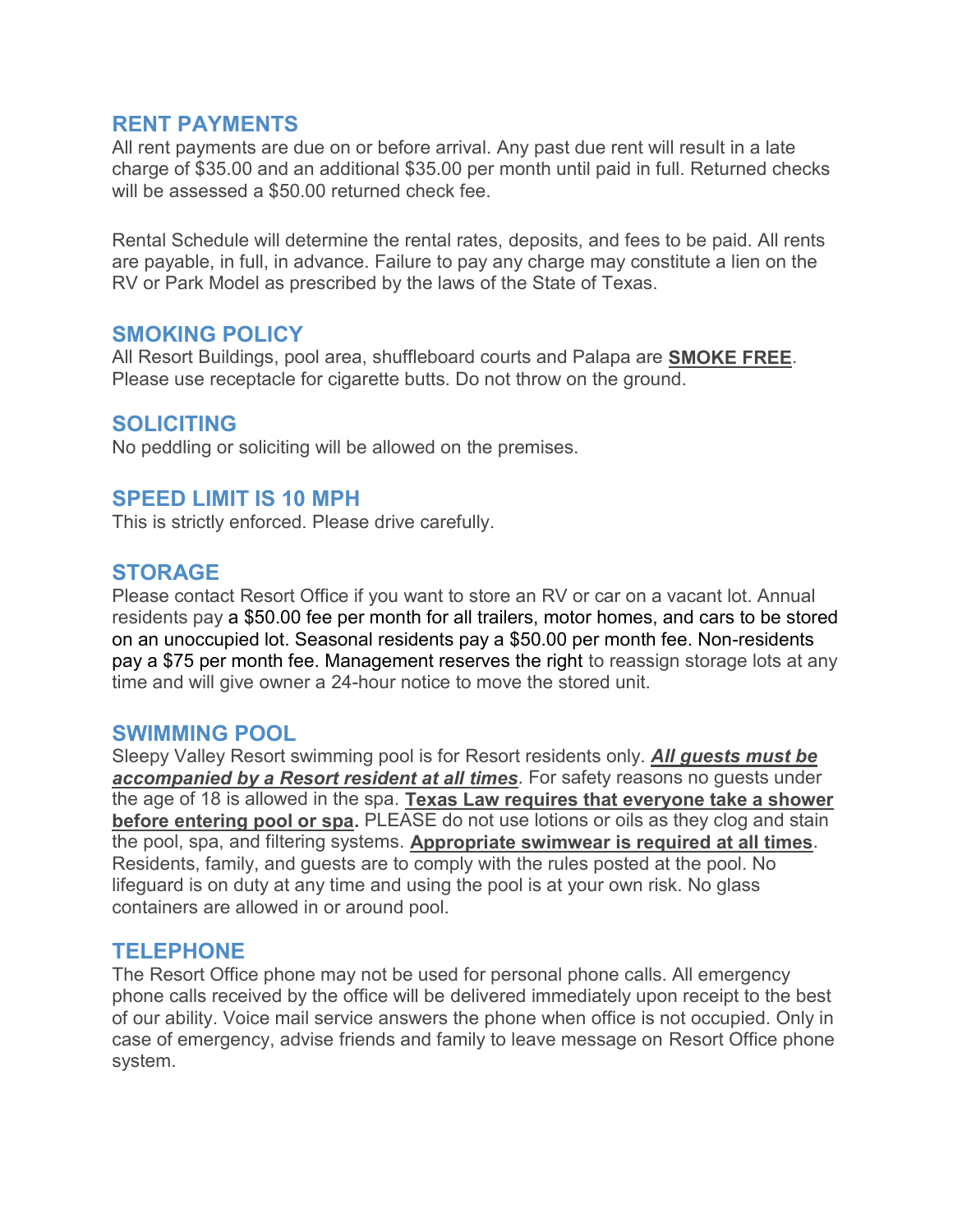*Free phone calls to US and Canada:* A phone that provides free phone calls within the United States and to Canada is in the clubhouse. Please keep phone calls to 5 minutes and respect other residents waiting to use the phone. All emergency calls have priority. Please share this free service and the computer stations with your fellow residents. This service is paid for by Sleepy Valley Resort and its continuance cannot be guaranteed. We do not know if this service will be available in the future.

# **UTILITES**

Utility Companies: The Resort has the following utility services: Water and Sewer Services are provided by Hidalgo MUD. Trash Services are provided by Waste Management. Electric Service is provided by Direct Energy. Telephone services are provided by AT&T. Cable and Internet Services are provided by Coba Systems. Some of the exterior lots on the south and north side are billed directly by the electric provider. All other lots are sub-metered by Sleepy Valley Resort and the Resort Office provides monthly billing.

- Free Internet: Free internet is provided in the Activity Hall by Sleepy Valley Resort. Resort does not guarantee the reliability and signal strength of this free internet service.
- Electric Charge: The Resort will bill for sub-metered electric service monthly. You will receive a bill in your mailbox on or before the 1st of each month, payment is due no later than the 5th of each month.
- Utility Connects and Disconnects: The Resort will not be responsible for, nor will it perform the service of connecting or disconnecting any utility service, including telephone. Likewise, the Resort personnel will not contact any utility company to have service started or terminated. Resort residents are responsible for the utility connection and disconnection. The phone in the Resort Office may not be used for the purpose of calling the utility or phone companies.
- Water and Sewer Usage: The Resort is responsible for providing access to available utilities but will not be responsible for acts of negligence on the part of any resident. Toilets, leaky faucets, and unattended running water hoses with water running into and down the street cost money in water charges. Please report any leaks to management no matter how small. In case of blockages or breaks caused by residents, the resident may be billed the costs of repair. Resort reserves the right to inspect units for water leaks. **Please conserve water**.

#### **UNIT DAMAGES:**

*Resort is not responsible for any damage to private units, skirting or landscaping caused by Resort maintenance, mowing, weed eating, or trimming. If you prefer to maintain your own yard, please inform the Resort Office. Window damage may*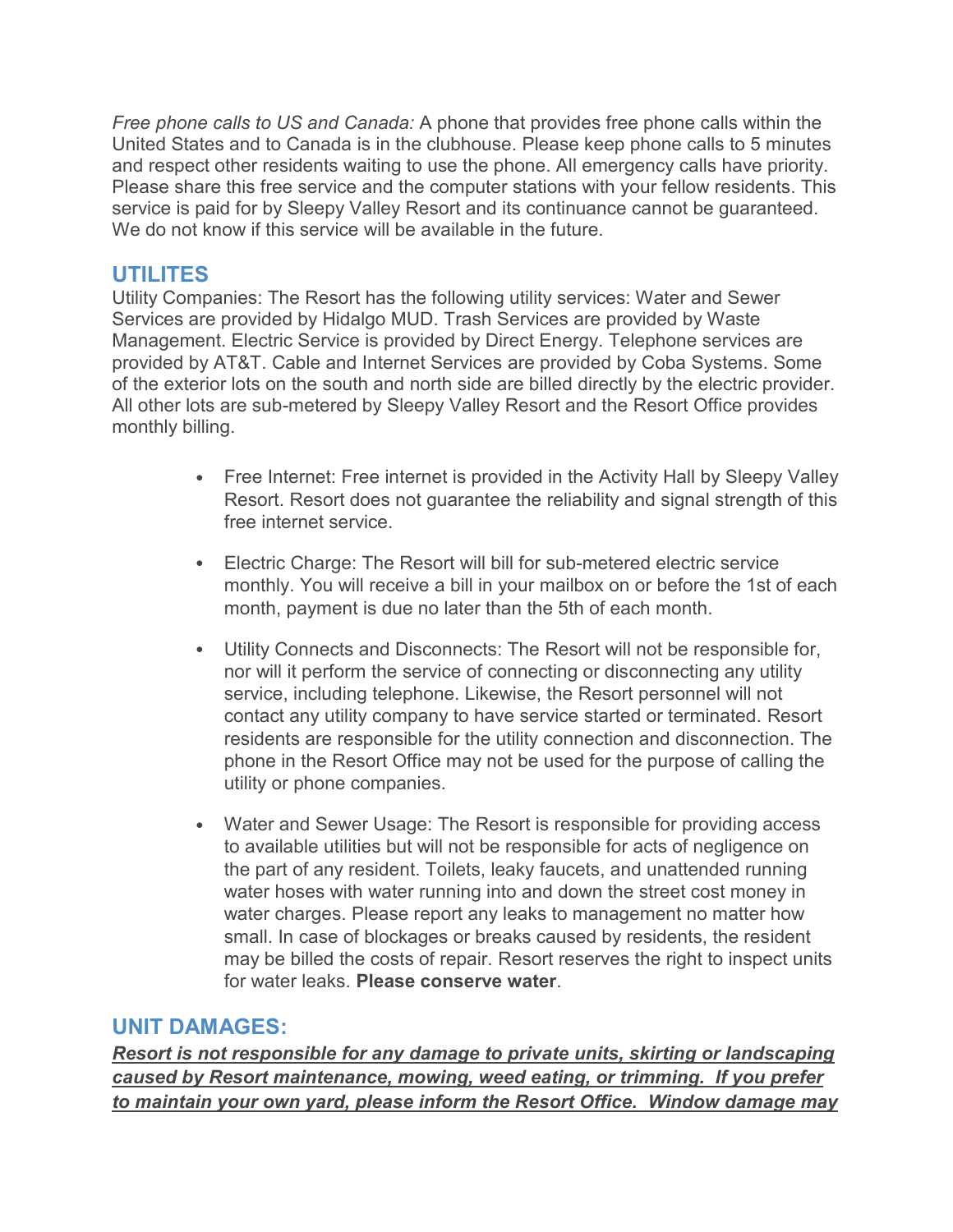*occur due to heat, age, or landscape maintenance. Resort will do its best to avoid window damage due to Resort Maintenance.* 

# **VEHICLE MAINTENANCE**

**No repairs of any kind of vehicles within the Resort are allowed.** No vehicles on blocks are allowed at any time. Cars left in the summer must be parked under carports and not be unsightly.

You may wash your unit without a charge upon arrival or once per season to maintain a clean appearance. Additional cleanings of unit will incur a water charge. Please check with Resort Office.

# **YARD SALES**

There are three Resort-sponsored yard sales per year. See calendar for dates. No other yard sales are permitted.

# **ACTS OF GOD**

Every resident shall be responsible for repairing or removing his/her Mobile Home, RV, or Park Model and any improvements in the event of any natural disaster. The Resort Owner reserves the right to repair or remove any permanent or temporary structure or vehicle that the resident fails to repair or remove within thirty (30) days of such natural disaster and charge the expense to the resident. The Resort Owner will do everything reasonably possible to have all services restored as quickly as possible but will not be responsible for any damage done by the failure to restore utilities, or the delay to do so. Each resident shall continue to be responsible for the payment of rent and other charges. The Resort will not be held responsible for damages caused by the Acts of God, such as, but not limited to, hurricanes, windstorms, tornadoes, earthquakes, rain, floods, lightning, flying objects, or falling limbs or trees.

The Management reserves the right to make necessary changes to these community guidelines without notice by posting the changes at the Resort Office.

Non-compliance with these community guidelines may result in eviction from the Resort. Management reserves the right to refuse any reservation or move-in without cause.

Sleepy Valley Resort, its owner, manager, employees, or agents do not and will not assume any responsibility or liability for theft, disappearance, fire, loss, injury or damage to any person or property. Each resident assumes full responsibility and liability for his/her mobile home or RV unit and his/her property, including the property of visitors or guests. Each resident agrees to indemnify and hold harmless Sleepy Valley Resort, its owners, managers, employees, or agents from and on account of any personal injury or property damage to any person arising from the use of any portions of Sleepy Valley Resort by the resident, their family, guests, and visitors or arising from the failure of the resident to keep their unit and property in good working condition.